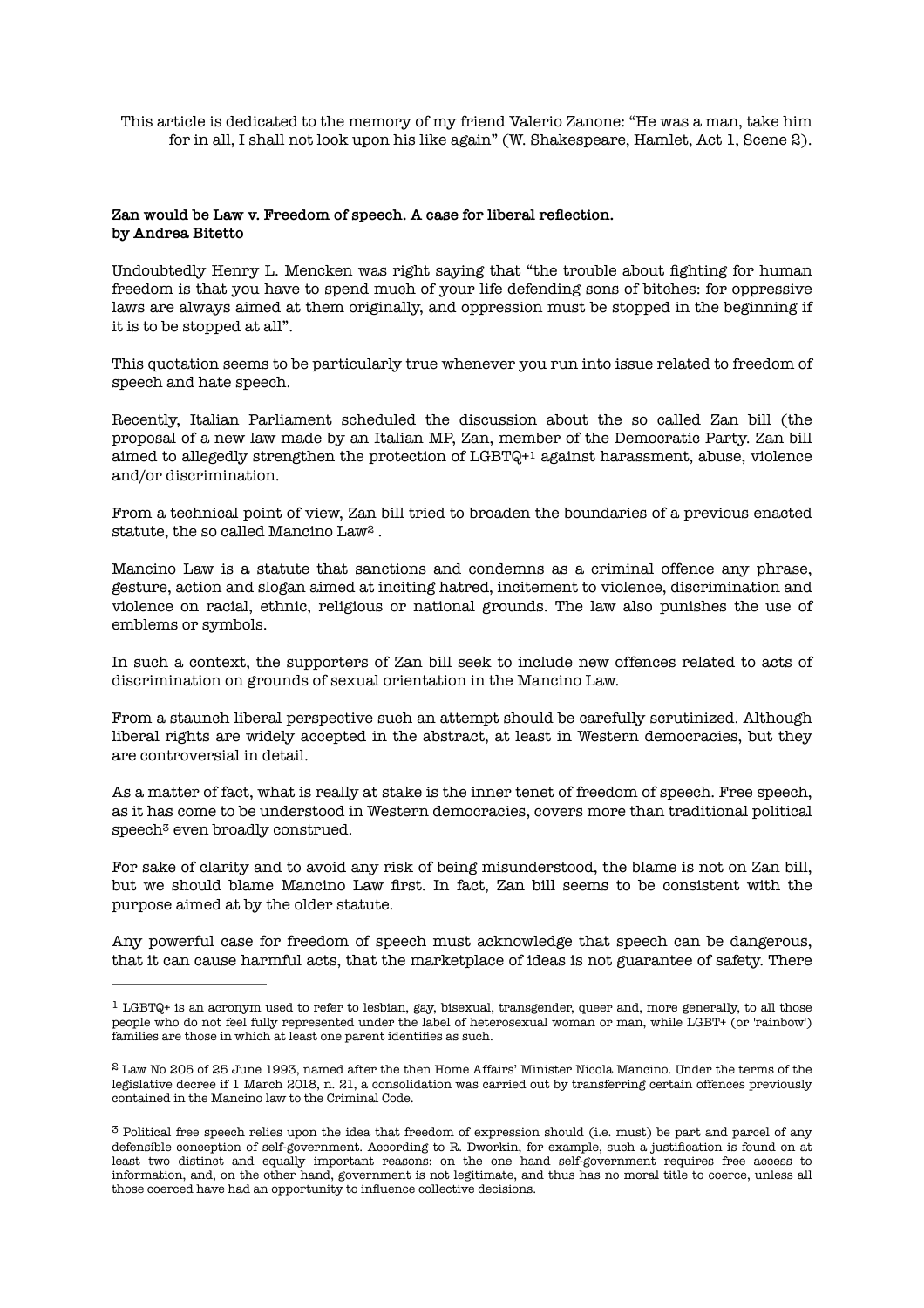are no guarantees, except that the costs of imposing a regime of censorship outweigh the costs of tolerating dangerous speech and its consequences.

<span id="page-1-4"></span>But any rational opposition against any norm banning hate speech is part and parcel of the concept itself of democracy<sup>4</sup>[.](#page-1-0)

<span id="page-1-5"></span>According to Ronald Dworkin freedom of expression is absolutely crucial to moral agency, and moral agency is the cornerstone of democratic culture<sup>[5](#page-1-1)</sup>.

<span id="page-1-6"></span>In Dworkin's opinion, freedom of expression is deemed valuable, not just in virtue of the consequences it has, but because it as an essential feature (i.e. a constitutive feature) of a just political society that government treat all its adult members, except those who are incompetent, as responsible moral agents<sup>6</sup>[.](#page-1-2) Thus, Dworkin claims that each individual's having a sphere of independent decision-making around moral issues is a precondition of democracy itself, and that freedom of expression is closely tied to facilitating that sphere.

After all, as far as we share the creed that in a democracy each and every opinion count – and not just at the polling station – we must conclude that even the worst opinions, even the offensive opinions deeply rooted in bigotry should have room in the public debate.

As Dworkin once pointed out, if weak or unpopular minorities wish to be protected from economic or legal discrimination, then they must be willing to tolerate whatever insults or ridicule people who oppose such legislation wish to offer to their fellow voters, because only a community that permits such insult may legitimately adopt such laws. If we expect bigots to accept the verdict of the majority once the majority has spoken, then we must permit them to express their bigotry in the process whose verdict we ask them to respect.

This argument should be upheld by liberals.

Oddly enough it seems to be rejected by progressives.

But after all, between liberals and progressive there is a non-composable fault line. Indeed, progressives from the left are trying to affirm a narrow vision of obtaining justice for oppressed identity groups, and in doing so they are aimed to dismantle racial, sexual and any other hierarchy, to build up a brand-new society. On the other hand, classical liberals believe in setting fair initial conditions and letting events unfold through competition: in such a process there is no room for pre-determined results.

<span id="page-1-7"></span>And progressives and liberals clearly diverge about the role played by the individual. While for liberals the individual remains the main actor of human action, for progressives the group within which each individual is classified and grouped takes priority in their quest for fairness. This difference between the two different assumptions of social and political action is fraught with differences. Too often, liberals themselves seem to ignore, or at least forget, that some aspects of liberalism inevitably go against the grain of human nature? Instead, liberalism requires you to defend your opponents' right to speak even when you know they are wrong. And let me add: even when you yourself, as a liberal, do not share, or despise, the illiberal, homophobic, racist, bigots and dangerous views of your opponents. I personally disapprove unreservedly of homophobic, denialist, racist, bigoted nonsense, not to mention all totalitarian and illiberal views (communism, in all its variants, fascism and Nazism with all their nostalgics, autarky, sovereignty and populism). But I think it is essential that these unacceptable positions are publicly discussed, annihilated, and ridiculed for what they actually are.

<span id="page-1-0"></span><sup>&</sup>lt;sup>[4](#page-1-4)</sup> I use the concept of democracy as a synonymous of liberal democracy.

<span id="page-1-1"></span> $<sup>5</sup>$  $<sup>5</sup>$  $<sup>5</sup>$  On this specific topic, Dworkin's approach is quite different from classical Stuart Mill's argument in defense of</sup> freedom of speech (as stated in J.S. Mill, On Liberty, 1859): on the one hand, Dworkin proposed a justification of freedom of speech deeply grounded on the constitutive element of democratic fairness. On the other hand, Mill's justification was more rooted on an instrumental justification of freedom of speech. A. Levin, Pornography, Hate Speech and Their Challenges to Dworkin's Egalitarian Liberalism, 23 Public Affairs Quarterly, 2009, 358.

<span id="page-1-2"></span> $6$  R. Dworkin, Freedom's Law, Oxford, 1996, 200. On this specific feature Dworkin's approach is non far from K. Minogue's one: K. Minogue, The Servile Mind, New York, 2010.

<span id="page-1-3"></span><sup>&</sup>lt;sup>[7](#page-1-7)</sup> The threat from the illiberal left, The Economist, September 4, 2021.